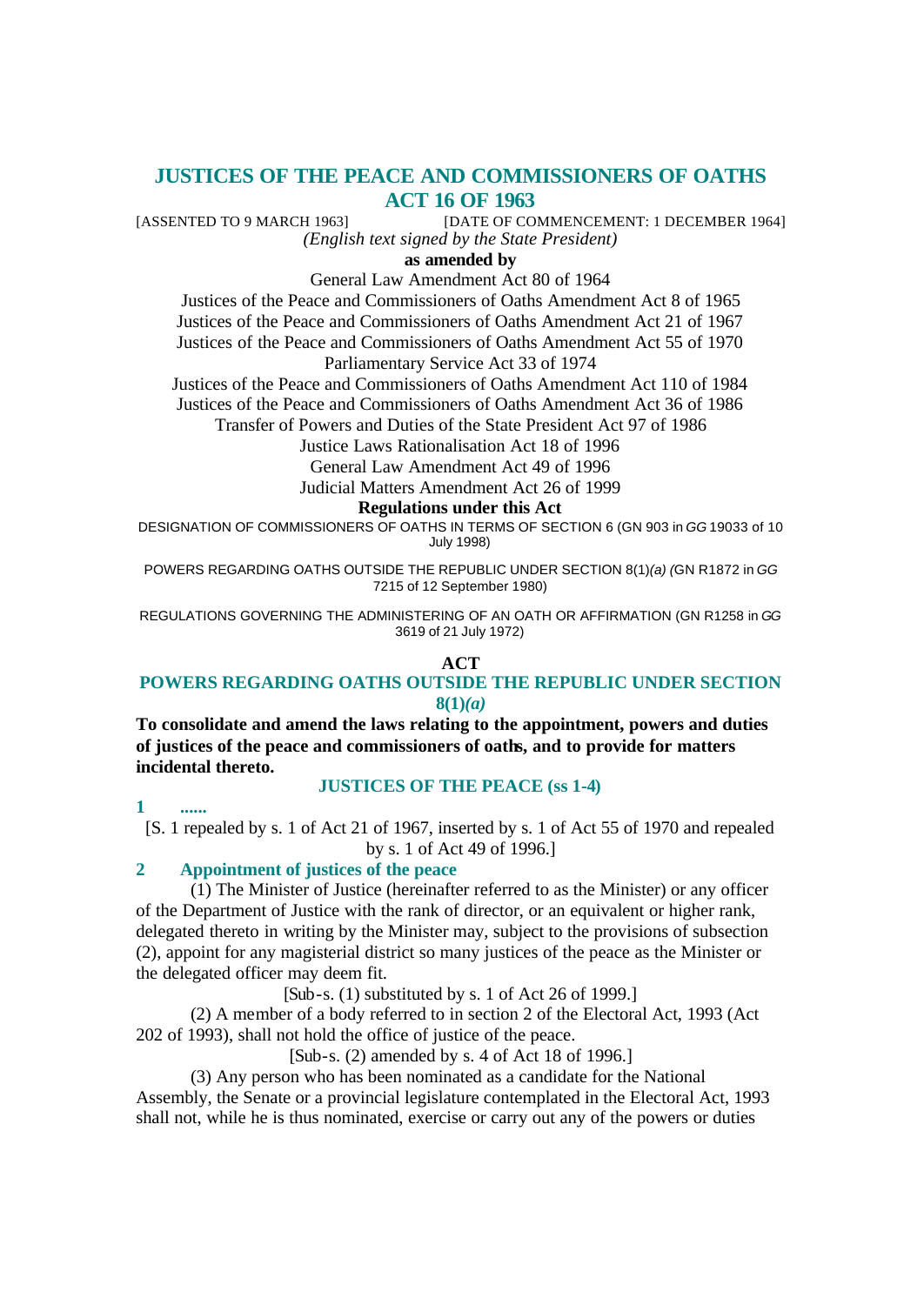attaching to the office of justice of the peace and referred to in section 3.

[Sub-s. (3) amended by s. 4 of Act 18 of 1996.]

(4) Any justice of the peace appointed in terms of subsection (1) shall hold office during the Minister's pleasure or until he is precluded by subsection (2) from holding office as a justice of the peace.

[S. 2 amended by s. 1 of Act 8 of 1965 and by s. 2 of Act 21 of 1967 and substituted by s. 1 of Act 36 of 1986.]

# **3 Powers and duties of justices of the peace**

Any justice of the peace appointed under section 2 shall-

- *(a)* within the magisterial district for which he is appointed or is in terms of the provisions of the Justices of the Peace and Commissioners of Oaths Amendment Act, 1967, deemed to have been appointed, possess all such powers and perform all such duties as, by any law in force in such district, are conferred or imposed upon justices of the peace;
- *(b)* carry out such instructions for the preservation of the peace and good order in such magisterial district as he may receive from the magistrate of that magisterial district;
- *(c)* render all assistance possible in suppressing disorder or disturbance in such magisterial district,

and shall further have such other powers and perform such other duties as the Minister may lawfully confer or impose upon him.

[S. 3 substituted by s. 3 of Act 21 of 1967.]

## **4** *Ex officio* **justices of the peace**

(1) The holder of any office specified in the First Schedule shall be a justice of the peace for the Republic and shall possess all such powers and perform all such duties as are conferred or imposed on justices of the peace by any law.

[S. 4 substituted by s. 43 of Act 80 of 1964.]

## **COMMISSIONER OF OATHS (ss 5-8)**

## **5 Appointment of commissioners of oaths**

(1) The Minister or any officer of the Department of Justice with the rank of director, or an equivalent or higher rank, delegated thereto in writing by the Minister may appoint any person as a commissioner of oaths for any area fixed by the Minister or the delegated officer.

 $[Sub-s. (1)$  substituted by s. 2 of Act 26 of 1999.

(2) Any commissioner of oaths so appointed shall hold office during the Minister's pleasure.

### **6** *Ex officio* **commissioners of oaths**

The Minister may, by notice in the *Gazette*, designate the holder of any office as a commissioner of oaths for any area specified in such notice, and may in like manner withdraw or amend any such notice.

## **7 Powers of commissioners of oaths**

Any commissioner of oaths may, within the area for which he is a commissioner of oaths, administer an oath or affirmation to or take a solemn or attested declaration from any person: Provided that he shall not administer an oath or affirmation or take a solemn or attested declaration in respect of any matter in relation to which he is in terms of any regulation made under section *ten* prohibited from administering an oath or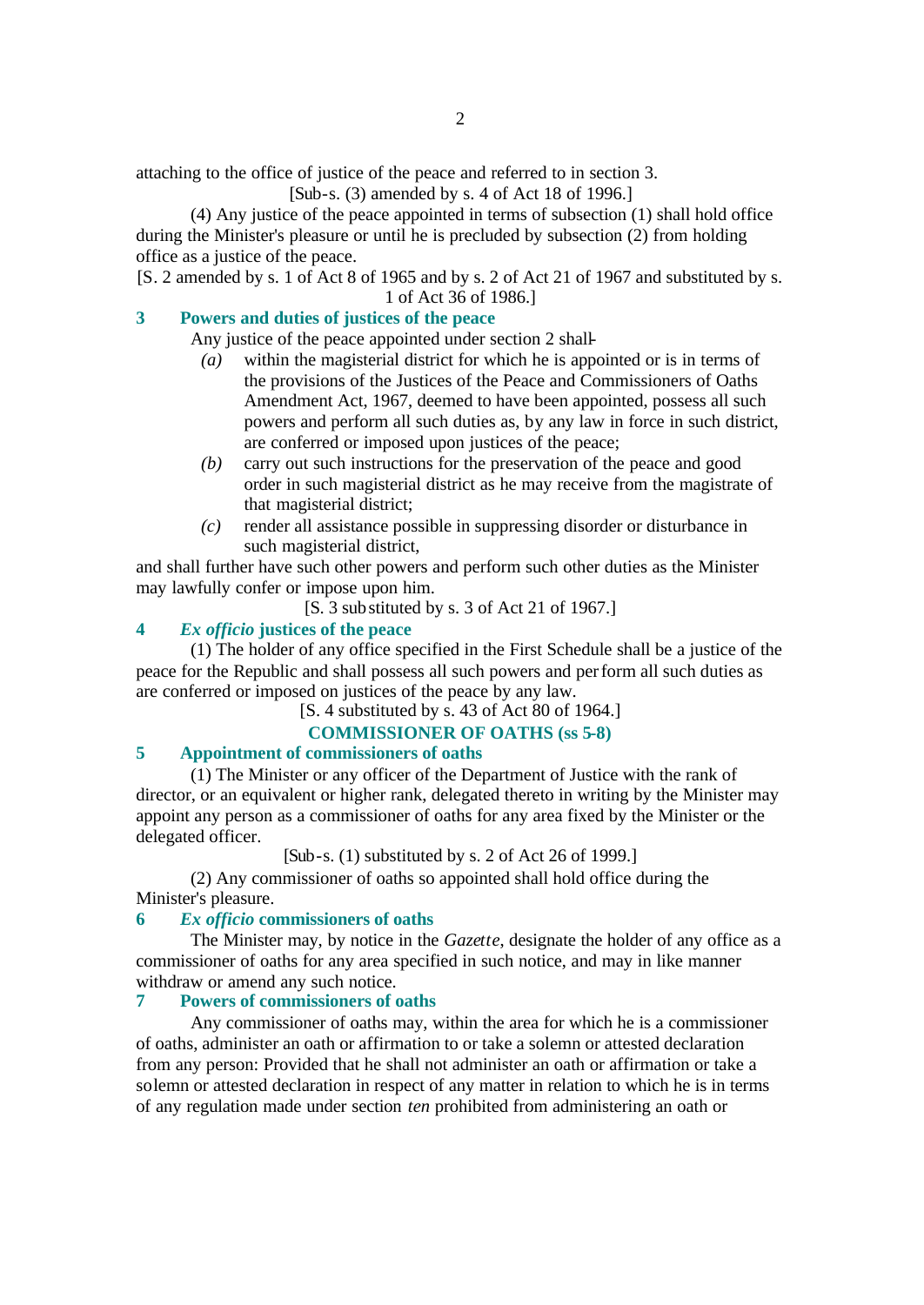affirmation or taking a solemn or attested declaration, or if he has reason to believe that the person in question is unwilling to make an oath or affirmation or such a declaration.

# **8 Powers as to oaths outside the Republic**

(1) *(a)* The Minister may, by notice in the *Gazette*, declare that the holder of any office in any country outside the Republic shall in the country in which or at the place at which he holds such office, have the powers conferred by section *seven* upon a commissioner of oaths, and may in like manner withdraw or amend any such notice.

*(b)* Any person appointed as a commissioner of the Supreme Court of South Africa shall for the purpose of the exercise of his powers or the performance of his duties as such commissioner have, at any place outside the Republic, the powers conferred by section *seven* upon a commissioner of oaths.

(2) If any person referred to in subsection (1) administers an oath or affirmation to take a solemn or attested declaration from any person, he shall authenticate the affidavit or declaration in question by affixing thereto the seal or impressing thereon the stamp used by him in connection with his office or, if he possesses no such seal or stamp, certifying thereon under his signature to that effect.

(3) Any affidavit, affirmation or solemn or attested declaration purporting to have been made before a person referred to in subsection (1) and to be authenticated in accordance with the provisions of subsection (2), may, on its mere production, be admitted in evidence in any court or received in any public office.

(4) Any affidavit, affirmation or solemn or attested declaration made before a person referred to in subsection (1) and authenticated in accordance with the provisions of subsection (2), shall be as effectual as if made in the Republic before a commissioner of oaths.

(5) Any court in the Republic shall have jurisdiction to try any person on a charge of having contravened section *nine* in relation to any affidavit or declaration made outside the Republic before a person referred to in subsection (1), and for all purposes incidental to or consequential upon the trial of the offence, the offence shall be deemed to have been committed within the area of jurisdiction of the court so trying any person.

### **GENERAL (ss 9-12)**

# **9 Penalties for false statements in affidavits and certain other declarations**

Any person who, in an affidavit, affirmation or solemn or attested declaration made before a person competent to administer an oath or affirmation or take the declaration in question, has made a false statement knowing it to be false, shall be guilty of an offence and liable upon conviction to the penalties prescribed by law for the offence of perjury.

### **10 Regulations**

(1) The Minister may make regulations-

- *(a)* prescribing the matters in respect of which fees shall be payable to justices of the peace appointed in terms of section *two*, and the scale of such fees;
- *(b)* prescribing the form and manner in which an oath or affirmation shall be administered and a solemn or attested declaration shall be taken, when not prescribed by any other law;
- *(c)* prescribing the circumstances under which commissioners of oaths shall be prohibited from administering an oath or affirmation or taking a solemn or attested declaration,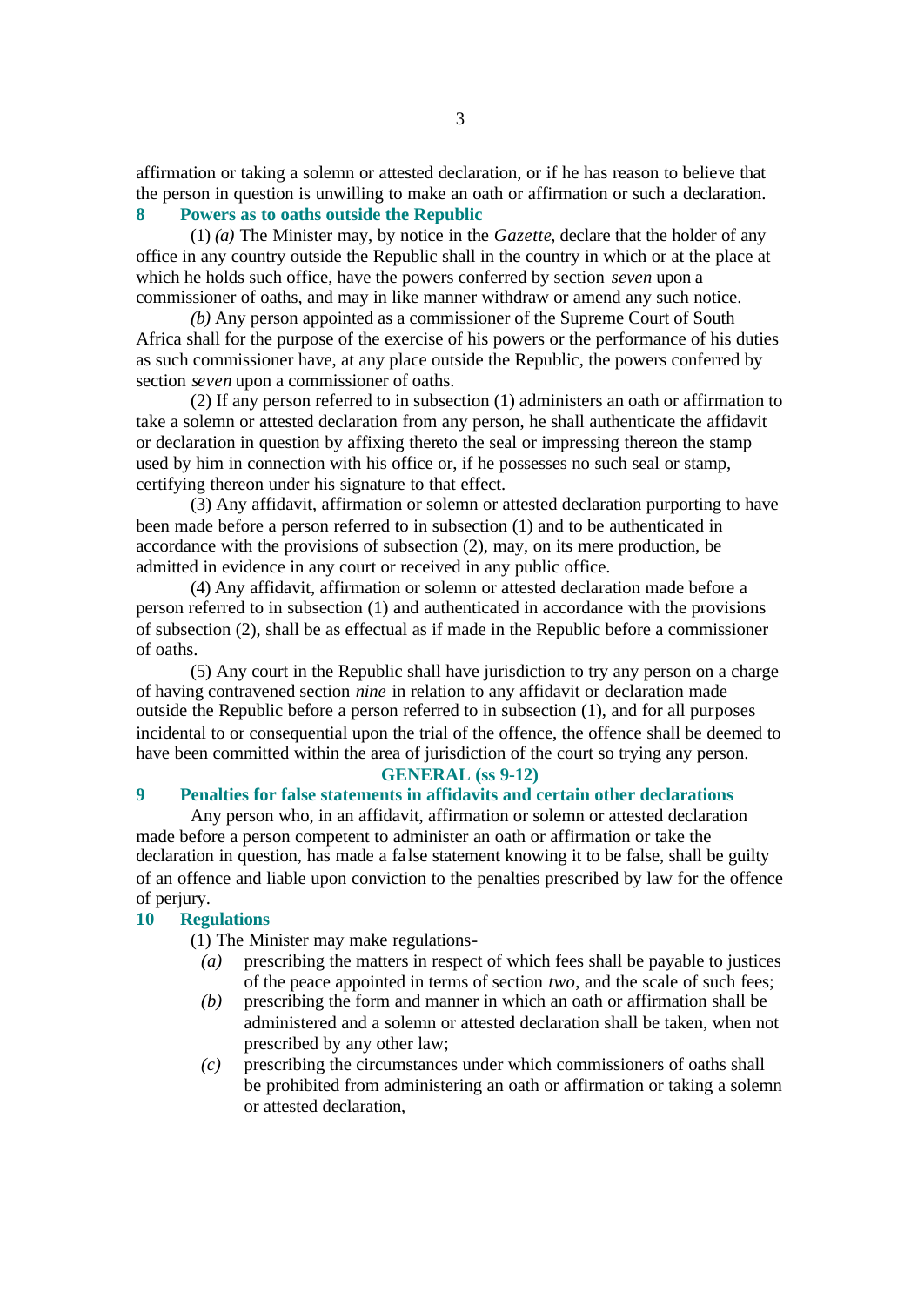and generally for the better carrying out of the objects and purposes of this Act.

[Sub-s. (1) amended by s. 46 of Act 97 of 1986.]

(2) A differing scale of fees may in terms of paragraph *(a)* of subsection (1) be prescribed in respect of different areas, and different regulations may in terms of paragraph *(c)* of the said subsection be made in relation to different commissioners of oaths or in relation to commissioners of oaths of different classes.

## **11 Repeal of laws**

(1) Subject to the provisions of subsections (2) and (4), the laws specified in the Second Schedule are hereby repealed to the extent set out in the third column of that Schedule.

[Sub-s. (1) substituted by s. 4 *(a)* of Act 21 of 1967.]

(2) Any appointment made under or declared to remain in existence by any law repealed by subsection (1), and any appointment equated by such law to an appointment made thereunder, and anything done in connection with or by virtue of any such appointment shall remain in full force and effect, and any condition or provision which immediately before the commencement of this Act applied in relation to any person by virtue of any such law, shall continue so to apply as if that law had not been repealed.

 $(3)$  ......

[Sub-s. (3) deleted by s. 4 *(b)* of Act 21 of 1967.]

(4) Anything done under any provision of a law repealed by subsection (1), shall be deemed to have been done under the corresponding provision of this Act, if any. **11A ......**

[S. 11A inserted by s. 2 of Act 55 of 1970 and repealed by s. 1 of Act 49 of 1996.] **12 Short title**

This Act shall be called the Justices of the Peace and Commissioners of Oaths Act, 1963, and shall come into operation on a date to be fixed by the State President by proclamation in the *Gazette*.

### **First Schedule**

## **OFFICES THE HOLDERS OF WHICH ARE** *EX OFFICIO* **JUSTICES OF THE PEACE**

[First Schedule amended by s. 44 of Act 80 of 1964, substituted by s. 5 of Act 21 of 1967 and amended by s. 3 of Act 55 of 1970, by s. 12 of Act 33 of 1974, by s. 1 of Act 110 of

1984, by s. 2 of Act 36 of 1986, by s. 4 of Act 18 of 1996 and by s. 8 of Act 104 of 1996.]

Any office mentioned in Column 2 of Schedule 1 to the Public Service Act, 1994 (Proclamation 103 of 1994), any office of Deputy Director-General, Chief Director, Director, Deputy Director or Assistant Director of a department referred to in Column 1 of that Schedule and any office in a department so referred to which corresponds with any of the said offices.

Chief State Law Adviser, Deputy Chief State Law Adviser, Senior State Law Adviser and State Law Adviser in the permanent service of the State.

Secretary, Deputy Secretary, Under Secretary or Assistant Secretary to Parliament and the heads of the following sections, namely-

Legislation and Proceedings; Committees; Hansard;